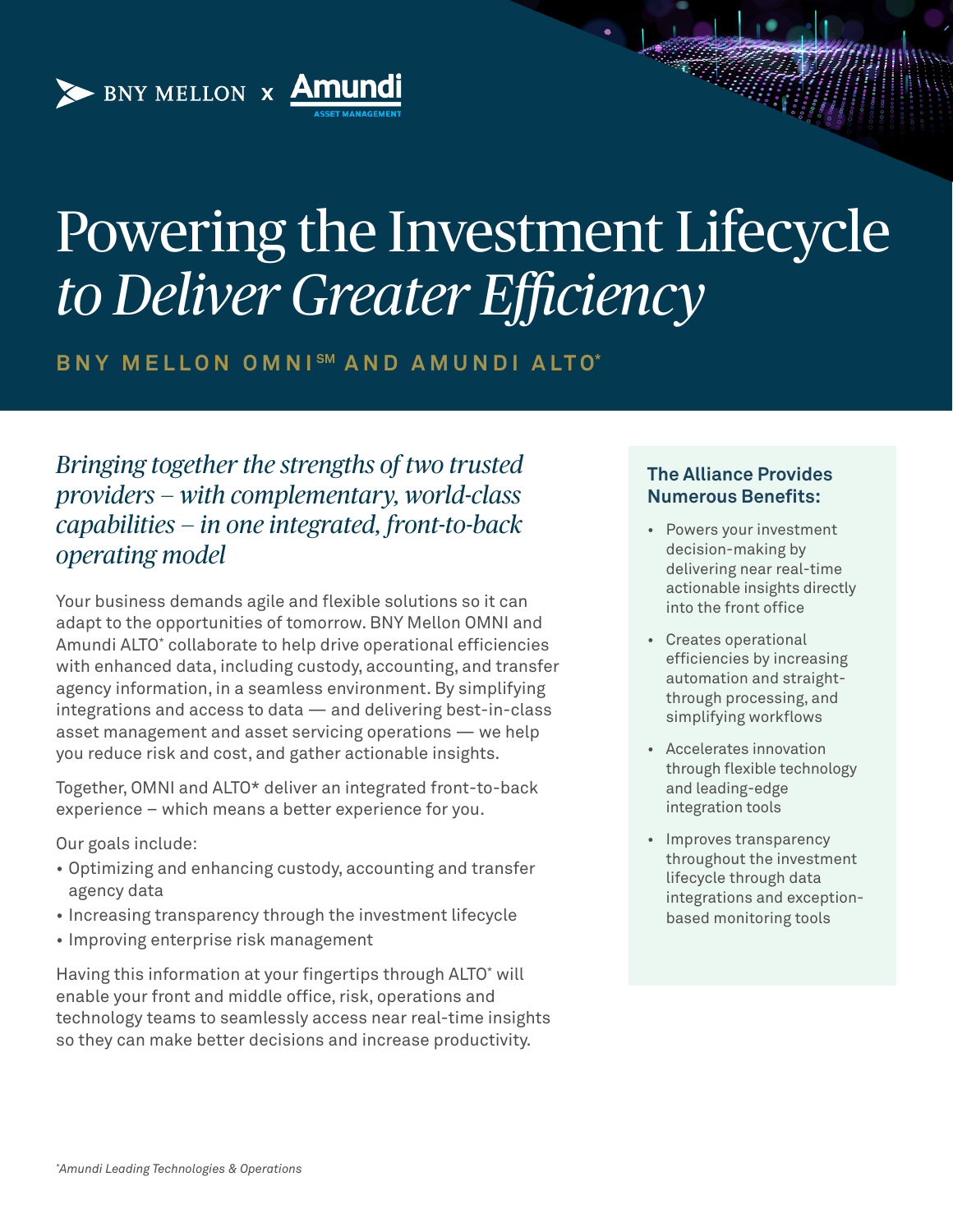## Key Features

*This integrated front-to-back alliance offers BNY Mellon OMNI proprietary and distinctive capabilities within ALTO\* for more effective insights to power the investment lifecycle.*

### **Integrated Digital Applications**

- **• CUSTODY CASH:** Near real-time cash transactions by account and currency provide support for cash reconciliation activities and investible cash quality checks. View opening balances and use adjustment entries to help forecast end-of-day totals and closing balances. Plus, you'll see if you have an overdraft, or if one is projected. You can oversee all your steps without switching applications.
- **• CUSTODY TRANSACTIONS:** Near real-time security transactions by account provides support for trades, settlement, corporate action operations, and position reconciliation research and investigation. You can even search for a particular security, currency or reference number, and produce transaction summaries and reports with unparalleled specificity.
- **• CUSTODY HOLDINGS:** Near real-time security positions by account provides support for security location and availability status, corporate action operations, and position reconciliation research and investigation. A single, consolidated view across your holdings lets you see this data at precisely any moment.
- **• NAV IMPACT ANALYSIS:** Provides a deeper dive into net asset value (NAV) fluctuations, so you can spot any significant changes, see what's causing them and, ultimately, help make sure you are accounting and pricing correctly.

### **Data Integration**

The integration of BNY Mellon OMNI and Amundi ALTO\* streamlines data delivery between the two firms by providing BNY Mellon data and analytical workflow tools directly through ALTO\* . Benefits include more efficient data transfers, which reduce exceptions like failed trades and reconciliation items, increasing straight-through processing.

- **• TRANSFER AGENCY ENHANCED CASH INTEGRATION:** Intraday subscription and redemption feed provides timely and accurate notifications of investor activity.
- **• ENHANCED TRADE STATUS INTEGRATION:** Near real-time trade status reporting, optimizes the settlement monitoring process and reduces settlement risk.
- **• RECONCILIATION OPTIMIZATION INTEGRATION:**

The custody cash transaction file is designed to achieve the highest possible STP/automated match rate for reconciliation, greatly increasing efficiency of the reconciliation process.

**BNY Mellon OMNI** is a client and data-centric open, modular platform designed to power and optimize the investment lifecycle. OMNI brings together BNY Mellon's leading investment servicing, data and analytics, and distribution solutions with resilient, system integrations. Together with our proprietary applications and key external collaborators, we provide clients with the scale and flexibility they need to grow.

**ALTO\*** is a portfolio management system developed by Amundi, covering the entire investment management value chain. The cross-asset and integrated platform covers portfolio analysis and simulation based on IBOR, order booking and execution, compliance, middle office, risk, performance and reporting. ALTO benefits from an open-architecture model with continuous updates and innovations, using cutting-edge technologies (machine learning, AI, end-user programming, etc.). The platform is available to asset managers, insurance companies, pension funds, and family offices.

**To learn more, please contact your relationship executive or visit** *[https://www.bnymellon.com/us/en/about-us/](https://www.bnymellon.com/us/en/about-us/
technology-innovation/alto.html) [technology-innovation/alto.html.](https://www.bnymellon.com/us/en/about-us/
technology-innovation/alto.html)*